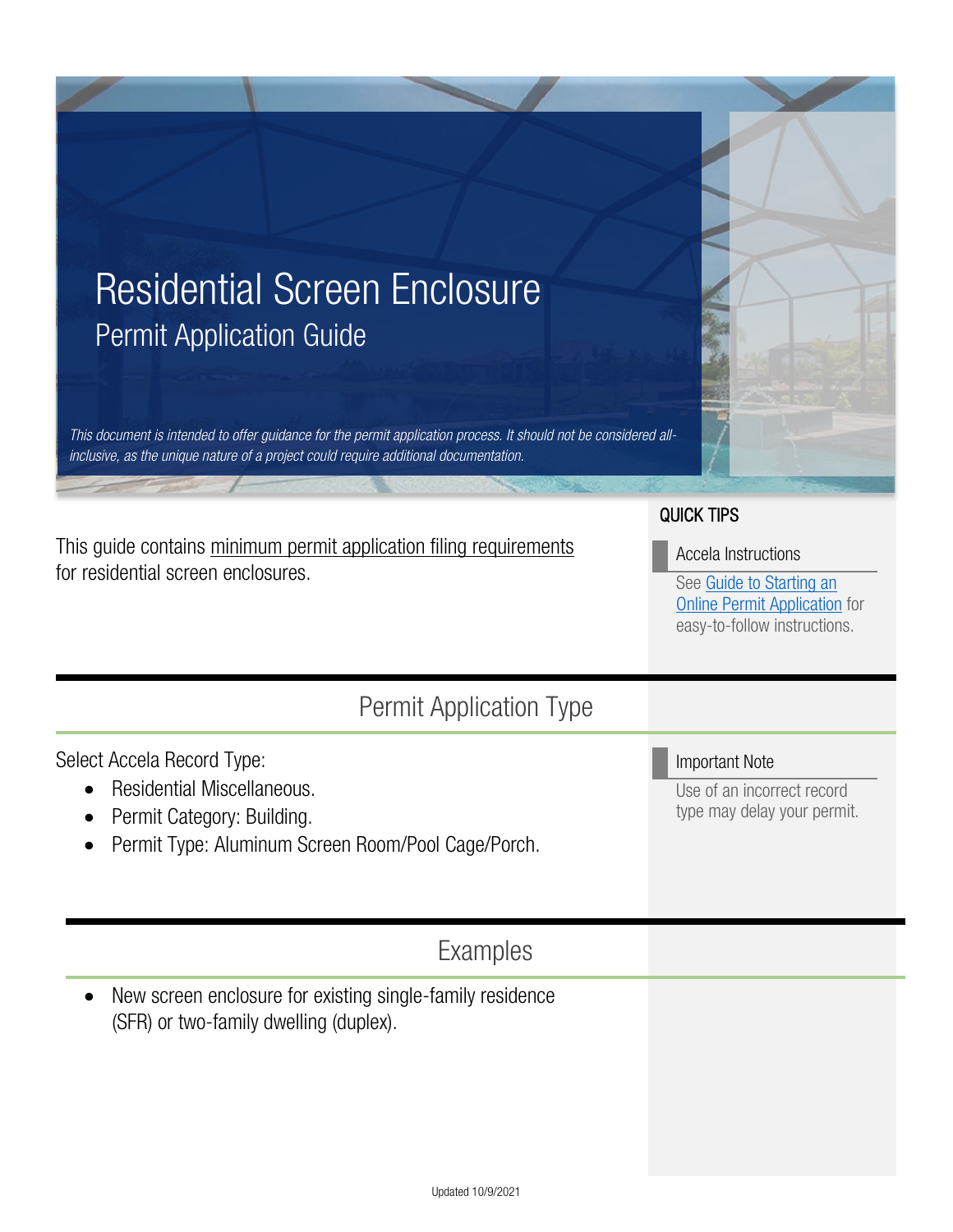

# Residential Screen Enclosure

# Permit Application Guide

This guide contains minimum permit application filing requirements.

# S1. Project address or legal description. a. All existing and proposed assumed site elevations. S4. Location and dimensions. a. Proposed screen enclosure. b. All property lines. c. On-site structures. a. Location, species, and sizes of all trees within 20' of construction There are no signature requirements for Residential site plans. Signature Requirements

- b. Tree barricade locations and details.
- c. Tree mitigation table.
- S6. Easements (public and private).

d. Power lines.

area.

#### TOPOGRAPHICAL SURVEY (when required)

- TS1. Legal description.
- TS2. Property lines.

S2. Property lines. S3. Elevations.

SITE PLANS

S5. Trees.

- TS3. Elevations (NAVD 88 Datum).
	- a. All site elevations.
- TS4. Flood Zone identification and flood demarcation line if property is a mixed region.
- TS5. Location of existing site conditions, including items such as structure(s), driveway, and sidewalks on site.
- TS6. Location, species, and sizes of all trees within 20' of construction area.
- TS7. Roadway centerline elevation.

# Signature Requirements

Surveys of any kind must be signed and sealed by a Florida licensed Surveyor.

# When Required

A topographical survey is required if the screen enclosure is equal to or larger than 1,000 square feet.

# Topographical Presentation Options

# Topographical Survey Information

It is allowable to imbed the topographical survey information onto the site plan. However, if this method is used, it must still be signed/sealed by a Florida licensed Surveyor.

#### Trees

Information may be submitted as a separate certified arborist report that complements the survey for locating and identifying the trees.

# QUICK TIPS